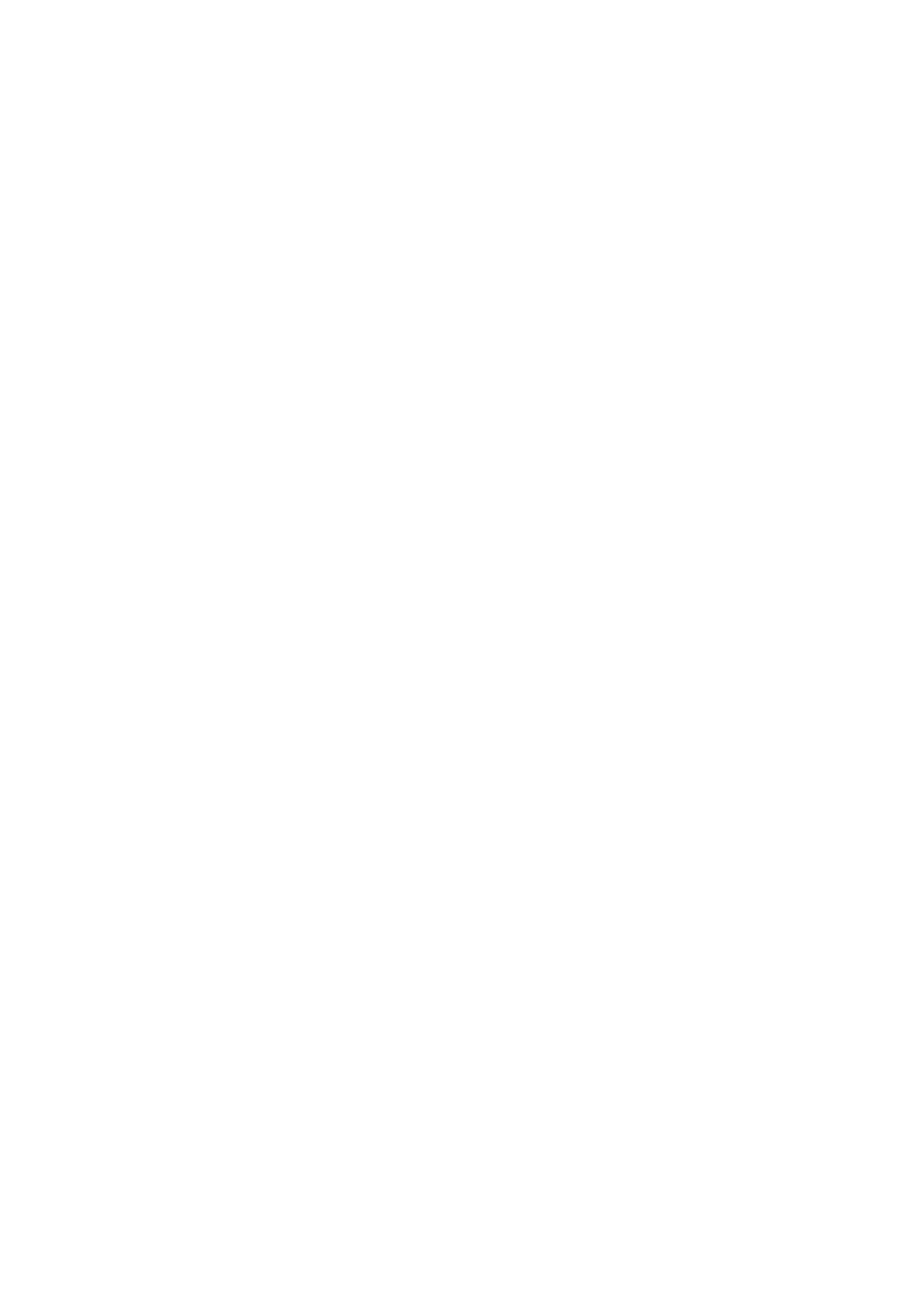#### **OUTLINE AND DIMENSIONS**

#### **Indoor Unit :UAHMM20AV1/ UAHMM20AZV1 / UAHMM25AV1/ UAHMM25AZV1**



**Indoor Unit : UAHMM30AY1/ UAHMM30AZY1 / UAHMM40AY1/ UAHMM40AZY1 (HORIZONTAL AIR DISCHARGE)**



**Indoor Unit : UAHMM30AY1/ UAHMM30AZY1 / UAHMM40AY1/ UAHMM40AZY1 (VERTICAL AIR DISCHARGE)**

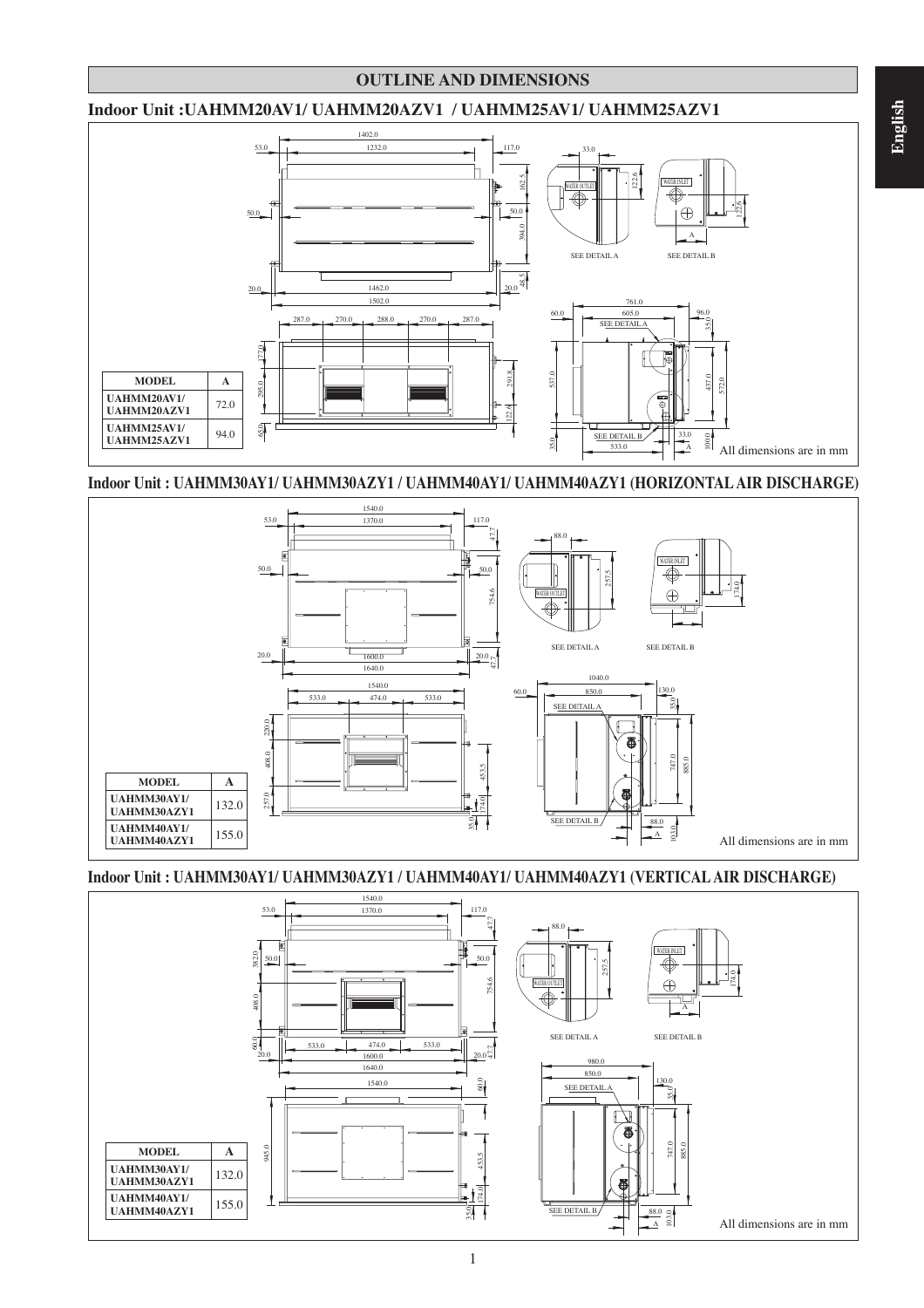# **INSTALLATION MANUAL**

**This manual provides the procedures of installation to ensure a safe and good standard of operation for the air conditioner unit.**

**Special adjustment may be necessary to suit local requirement.**

**Before using your air conditioner, please read this instruction manual carefully and keep it for future reference. This appliance is intended to be used by expert or trained users in shops, in light industry and on farms, or for commercial use by lay persons.**

**This appliance is not intended for use by persons, including children, with reduced physical, sensory or mental capabilities, or lack of experience and knowledge, unless they have been given supervision or instruction concerning use of the appliance by a person responsible for their safety.**

**Children should be supervised to ensure that they do not play with the appliance.**

#### **SAFETY PRECAUTIONS**

## ! **WARNING** ! **CAUTION**

- Installation and maintenance should be performed by qualified persons who are familiar with local code and regulation, and experienced with this type of appliance. ï
- All field wiring must be installed in accordance with the national wiring regulation.  $\bullet$
- Ensure that the rated voltage of the unit corresponds to that of the name plate before commencing wiring work according to the wiring diagram. ï
- The unit must be GROUNDED to prevent possible hazard due to insulation failure. ï
- All electrical wiring must not touch the water piping or any moving parts of the fan motors. ï
- Confirm that the unit has been switched OFF before installing or servicing the unit. ï
- Risk of electric shock, can cause injury or death. Disconnect all remain electric power supplies before servicing. ï
- DO NOT pull out the power cord when the power is ON. This may cause serious electrical shocks which may result in the fire hazards. ï
- Keep the indoor and outdoor units, power cable and transmission wiring, at least 1m from TVs and radios, to prevent distorted pictures and static. {Depending on the type and source of the electrical waves, static may be heard even when more than 1m away}. ï

**Please take note of the following important points when installing.**

Ensure that the drainage piping is connected properly.



If the drainage piping is not connected properly, it may cause water leakage which will dampen the furniture.

**Ensure that the unit's panel is closed after service or installation.** ï

Unsecured panels will cause the unit to operate noisily.

- **Sharp edges and coil surfaces are potential locations which may cause injury hazards. Avoid from being in contact with these places.** ï
- **Before turning off the power supply set the remote**  controller's ON/OFF switch to the "OFF" position to **prevent the nuisance tripping of the unit.** If this is not done, the unit's fans will start turning automatically when power resumes, posing a hazard to service personnel or the user. ï
- **Do not install the units at or near doorway.** ï
- **Do not install the units at area like hot spring or oil refinery plant where sulphide gas exists.** ï
- **Do not operate any heating apparatus too close to the air conditioner unit or use in room where mineral oil, oil vapour or oil steam exist, this may cause plastic part to melt or deform as a result of excessive heat or chemical reaction.** ï
- **When the unit is used in kitchen, keep flour away from going into suction of the unit.** ï
- **This unit is not suitable for factory used where cutting oil mist or iron powder exist or voltage fluctuates greatly.** ï
- **Ensure the color of wires of the outdoor unit and the terminal markings are same to the indoors respectively.** ï
- **IMPORTANT : DO NOT INSTALL OR USE THE AIR CONDITIONER UNIT IN A LAUNDRY ROOM.** ï
- Don't use joined and twisted wires for incoming **power supply.** ï
- **The equipment is not intended for use in a potentially explosive atmosphere.** ï

#### **Disposal requirement**

**NOTICE**

Your air conditioning product is marked with this symbol. This means that electrical and electronic products shall not be mixed with unsorted household waste.

Do not try to dismantle the system yourself: the dismantling of the air conditioning system, treatment of the refrigerant, of oil and of other parts must be done by a qualified installer in accordance with relevant local and national legislation.

Air conditioners must be treated at a specialized treatment facility for re-use, recycling and recovery. By ensuring this product is disposed of correctly, you will help to prevent potential negative consequences for the environment and human health. Please contact the installer or local authority for more information.

Batteries must be removed from the remote controller and disposed of separately in accordance with relevant local and national legislation.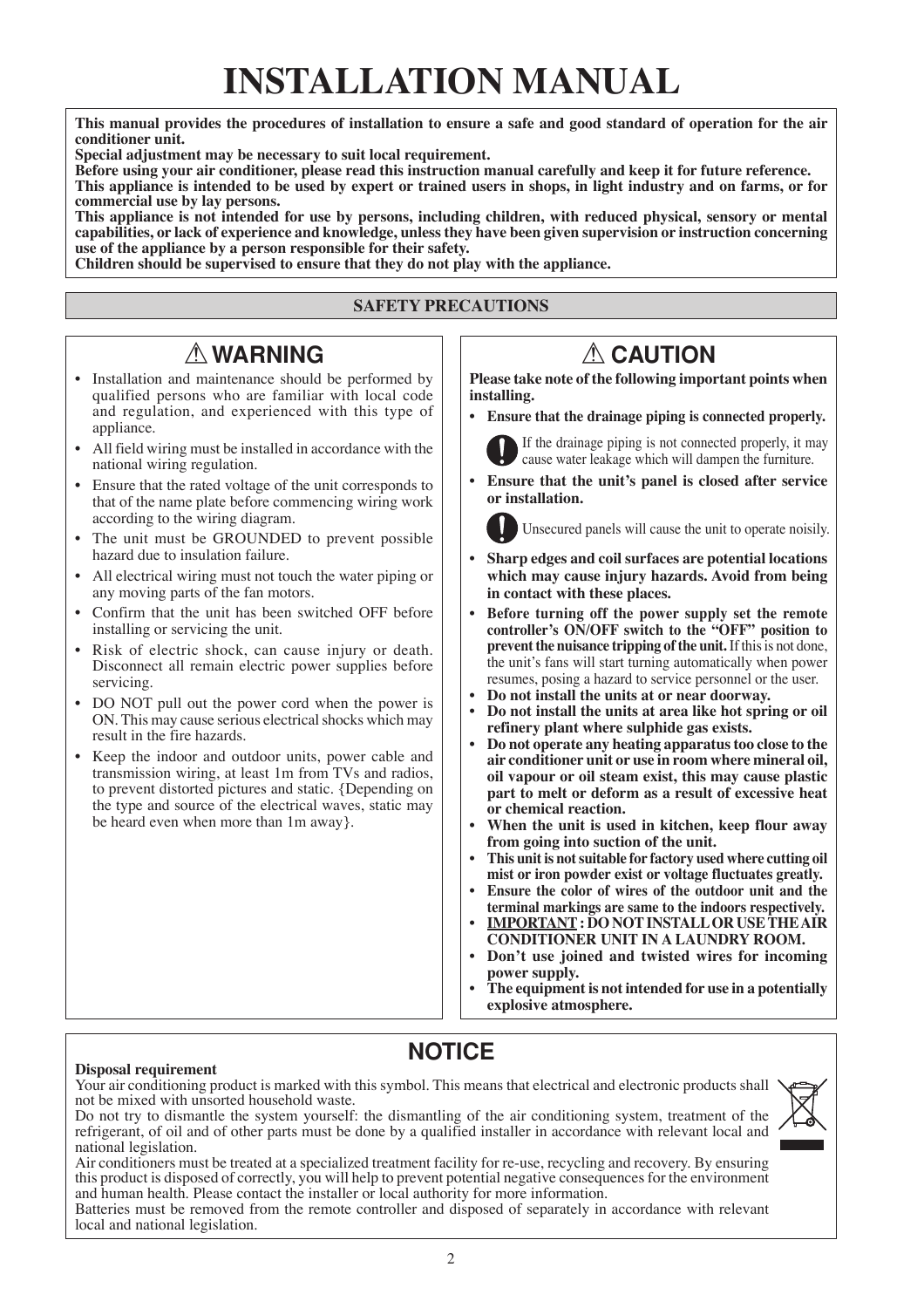#### **INSTALLATION OF INDOOR UNIT**



#### **Mounting**

Ensure that the overhead supports are strong enough to hold the unit's weight. Position hanger rods and check for alignment with the unit. Check that hangers are secure and that the base of fan coil unit is level in the two horizontal directions, taking into account the gradient recommended for drainage flow as shown. Check the gradient recommended for drainage flow as follow.

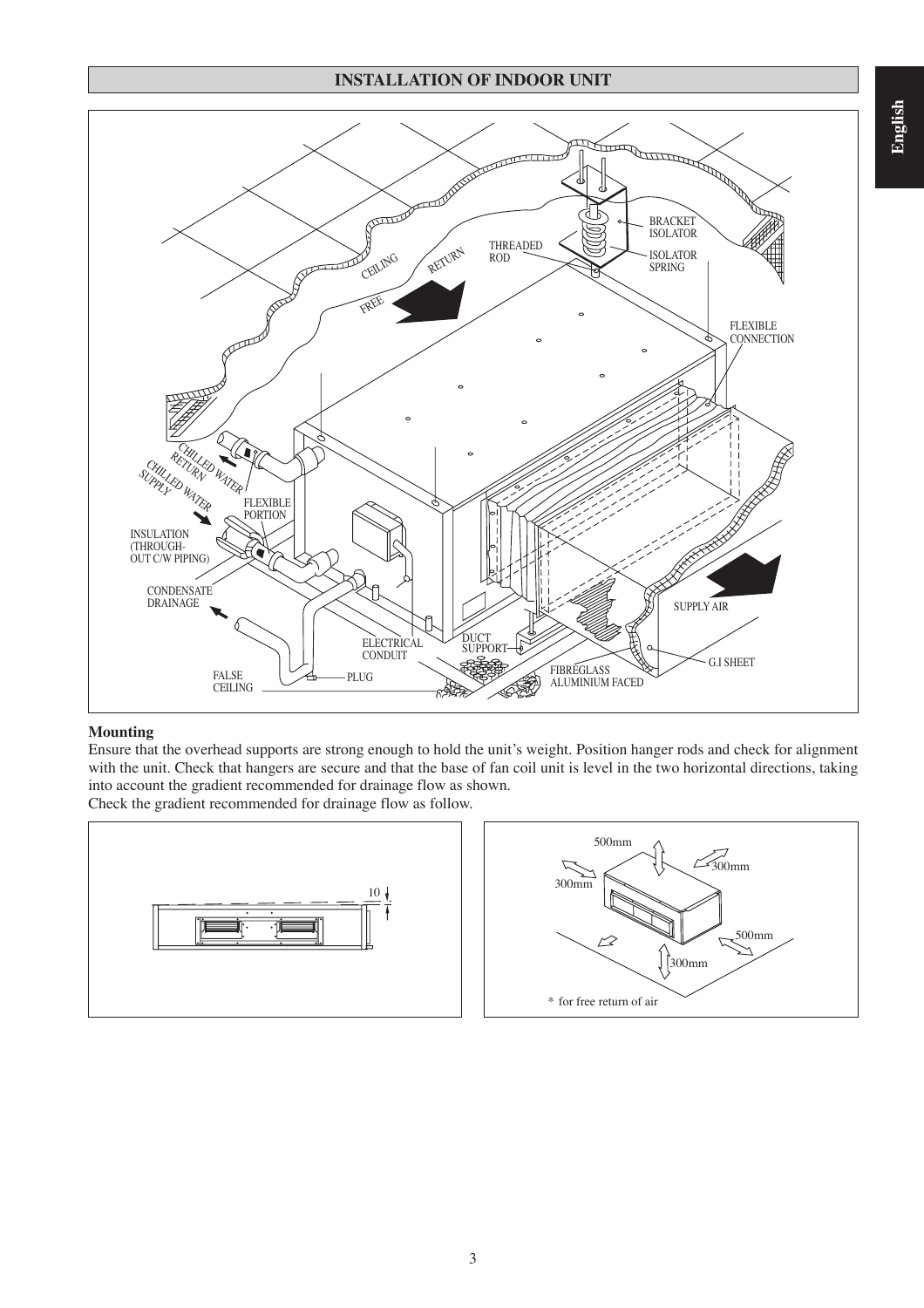Provide clearance for servicing and optimal air flow as shown in the diagram. The indoor unit must be installed such that there is no short circuit of cool discharge with air discharge. Respect the installation clearance.







### **Multiple fan coil unit installation**





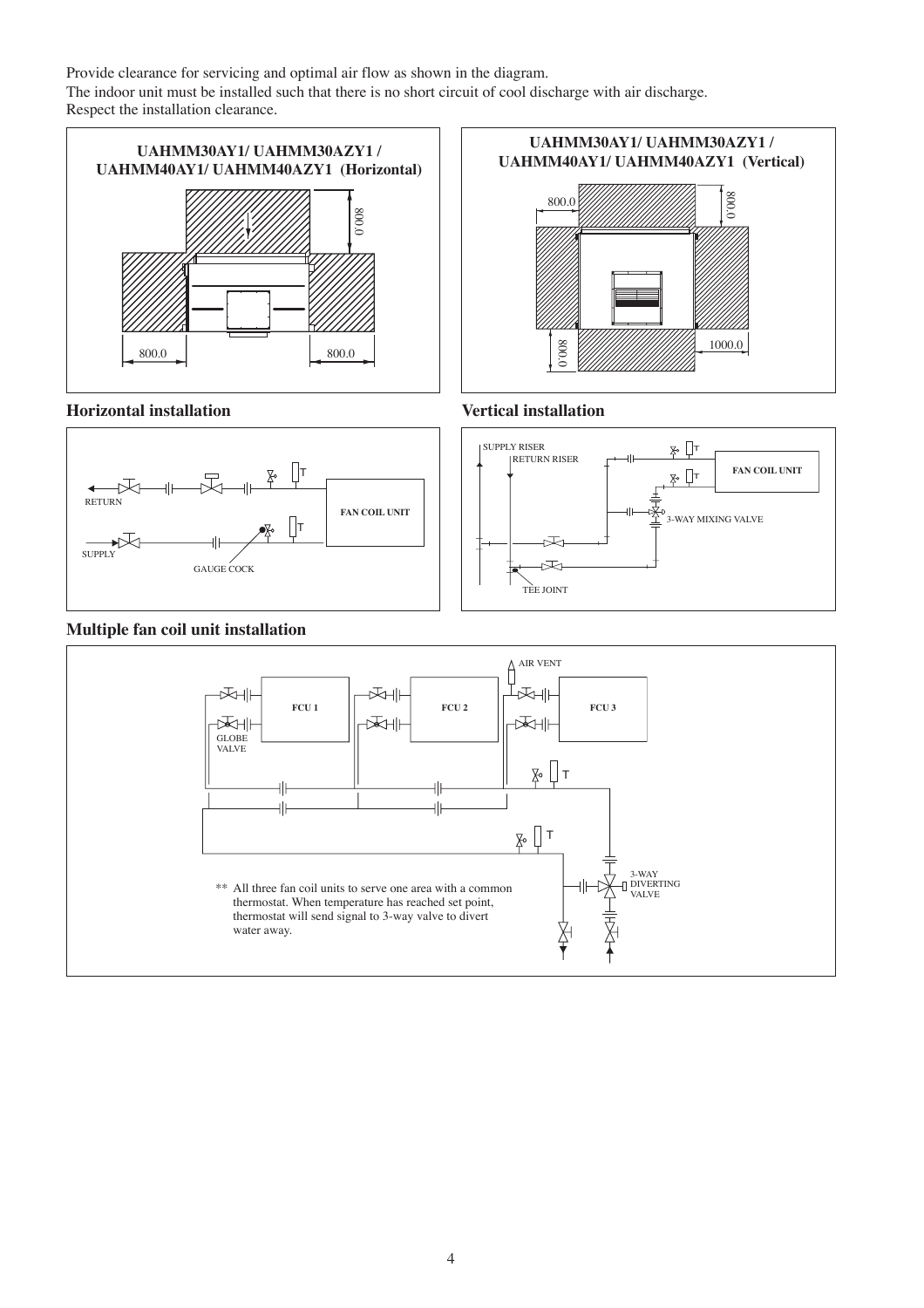#### **GUIDELINES FOR VALVE AND FITTING INSTALLATION**

- a. Gate valves (shut-off) are installed in the entering and leaving piping to the chiller and fan coil unit. This is to permit servicing and replacement of the equipment without draining the system. A globe valve may be used to serve as one of the shut-off valve and in addition to balance the rate.
- b. Valves and fittings using threaded or welded joints will require unions to permit easy removal for servicing or replacement. Unions are usually located between each gate valve and the equipment. Unions are also place before and after the control valve, and in the branch of the 3-way valve.

If flange joints are used, the need for unions is eliminated.

### **Schematic Diagram For Mini Air Cooled Chiller Installation**

- c. Locate the control valve in between the gate valve and the equipment to permit removal of the control valve without draining the system.
- d. Strainers, thermometers and pressure gauges are located between the gate valve and the equipment.

 The following diagrams illustrate examples of piping layout:

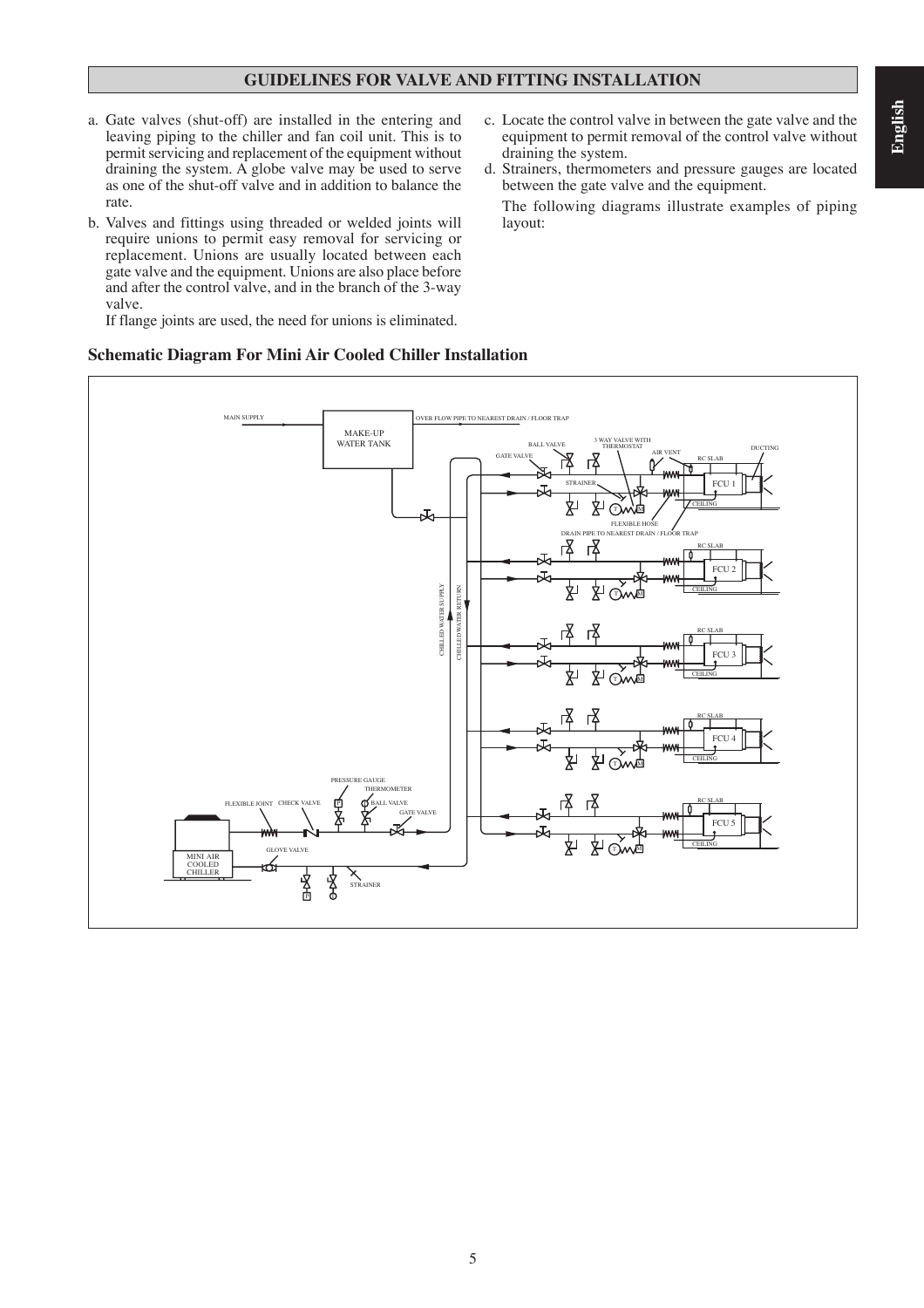#### **ELECTRICAL CONNECTION**





#### **IMPORTANT :** \* The figures shown in the table are for information purpose only. They should be checked and selected to comply with the local/national codes of regulations. This is also subject to the type of installation and conductors used.

\*\* The appropriate voltage range should be checked with label data on the unit.

| Model                       |                  |                         | UAHMM20AV1/UAHMM20AZV1/UAHMM30AY1/UAHMM30AZY1/<br>UAHMM25AV1/UAHMM25AZV1   UAHMM40AY1/UAHMM40AZY1 |
|-----------------------------|------------------|-------------------------|---------------------------------------------------------------------------------------------------|
| <b>Voltage Range**</b>      |                  | $220V-240V / \sim 50Hz$ | $380V-415V/3\sim 50Hz$                                                                            |
| <b>Recommended Fuse*</b>    | (A)              | 10                      | 10                                                                                                |
| <b>Power Supply Cable*</b>  | $\text{ (mm}^2)$ |                         |                                                                                                   |
| <b>Number of Conductors</b> |                  |                         |                                                                                                   |

• All wires must be firmly connected.

- All wires must not touch the water piping, or any moving parts of the fan motor. ï
- The power supply cord must be equivalent to H05RN-F which is the minimum requirement.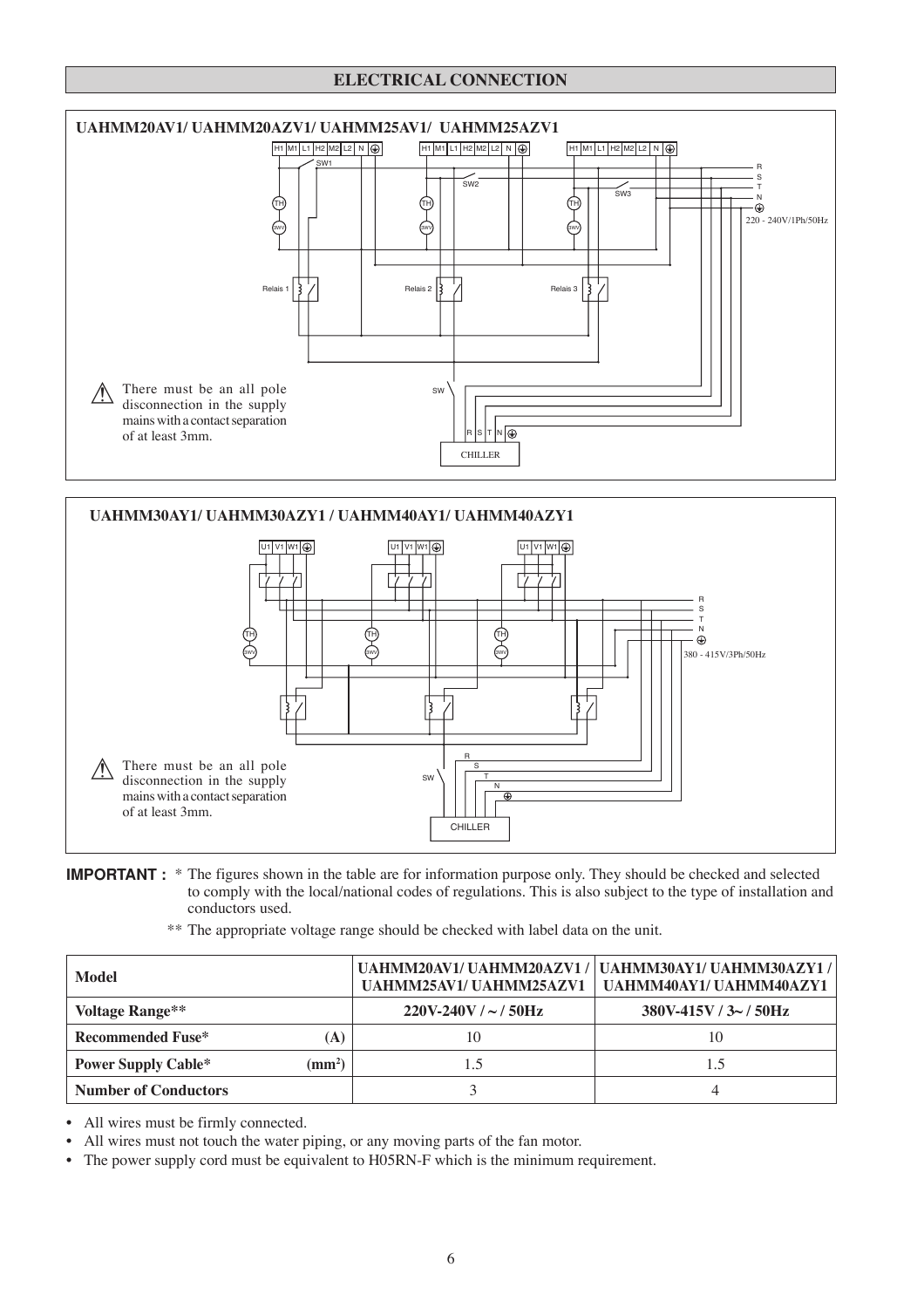### **OPERATING RANGE**

#### **Operating Limits:**

Thermal carrier : Water Water temperature :  $4^{\circ}$ C ~  $10^{\circ}$ C (Cooling),  $35^{\circ}$ C ~  $70^{\circ}$ C (Heating) Maximum water pressure : 16 bar Air temperature : (as below)

#### **Cooling Mode Heating Mode**

| <b>Temperature</b>            | $\mathbf{Ts} \ ^{\circ} \mathbf{C} / ^{\circ} \mathbf{F}$ | Th $\rm ^o$ C/ $\rm ^o$ F | <b>Temperature</b>                   | $\text{Ts} \ ^{\circ} \text{C} / ^{\circ} \text{F}$ | Th $\rm ^o$ C/ $\rm ^o$ F |
|-------------------------------|-----------------------------------------------------------|---------------------------|--------------------------------------|-----------------------------------------------------|---------------------------|
| Minimum indoor<br>temperature | 19.0 / 66.2                                               | 14.0/57.2                 | Minimum indoor<br>temperature        | 15.0/59.0                                           |                           |
| Maximum indoor<br>temperature | 32.0 / 89.6                                               | 23.0/73.4                 | <b>Maximum indoor</b><br>temperature | 27.0/80.6                                           |                           |

| <b>Temperature</b>                   | Ts °C/°F    | Th °C/PF |  |  |
|--------------------------------------|-------------|----------|--|--|
| Minimum indoor<br>temperature        | 15.0 / 59.0 |          |  |  |
| <b>Maximum</b> indoor<br>temperature | 27.0 / 80.6 |          |  |  |

Ts: Dry bulb temperature. Th: Wet bulb temperature.

### **SERVICE AND MAINTENANCE**

| <b>Service Parts</b>            | <b>Maintenance Procedures</b>                                                                                                                                 | <b>Period</b>                    |
|---------------------------------|---------------------------------------------------------------------------------------------------------------------------------------------------------------|----------------------------------|
| <b>Fan Coil Unit Air Filter</b> | 1. Remove any dust adhering to the filter by using a vacuum cleaner or<br>wash in lukewarm water (below $40^{\circ}$ C) with a neutral cleaning detergent.    | At least once<br>every 2 weeks.  |
|                                 | 2. Rinse the filter well and dry before placing it back onto the unit.<br>3. Do not use gasoline, volatile substances or chemicals to clean the filter.       | More frequently<br>if necessary. |
| <b>Fan Coil Unit</b>            | 1. Clean any dirt or dust on the grille or panel by wiping it with a soft cloth<br>soaked in lukewarm water (below 40°C) and a neutral detergent<br>solution. | At least once<br>every 2 weeks.  |
|                                 | 2. Do not use gasoline, volatile substances or chemicals to clean the<br>indoor unit.                                                                         | More frequently<br>if necessary. |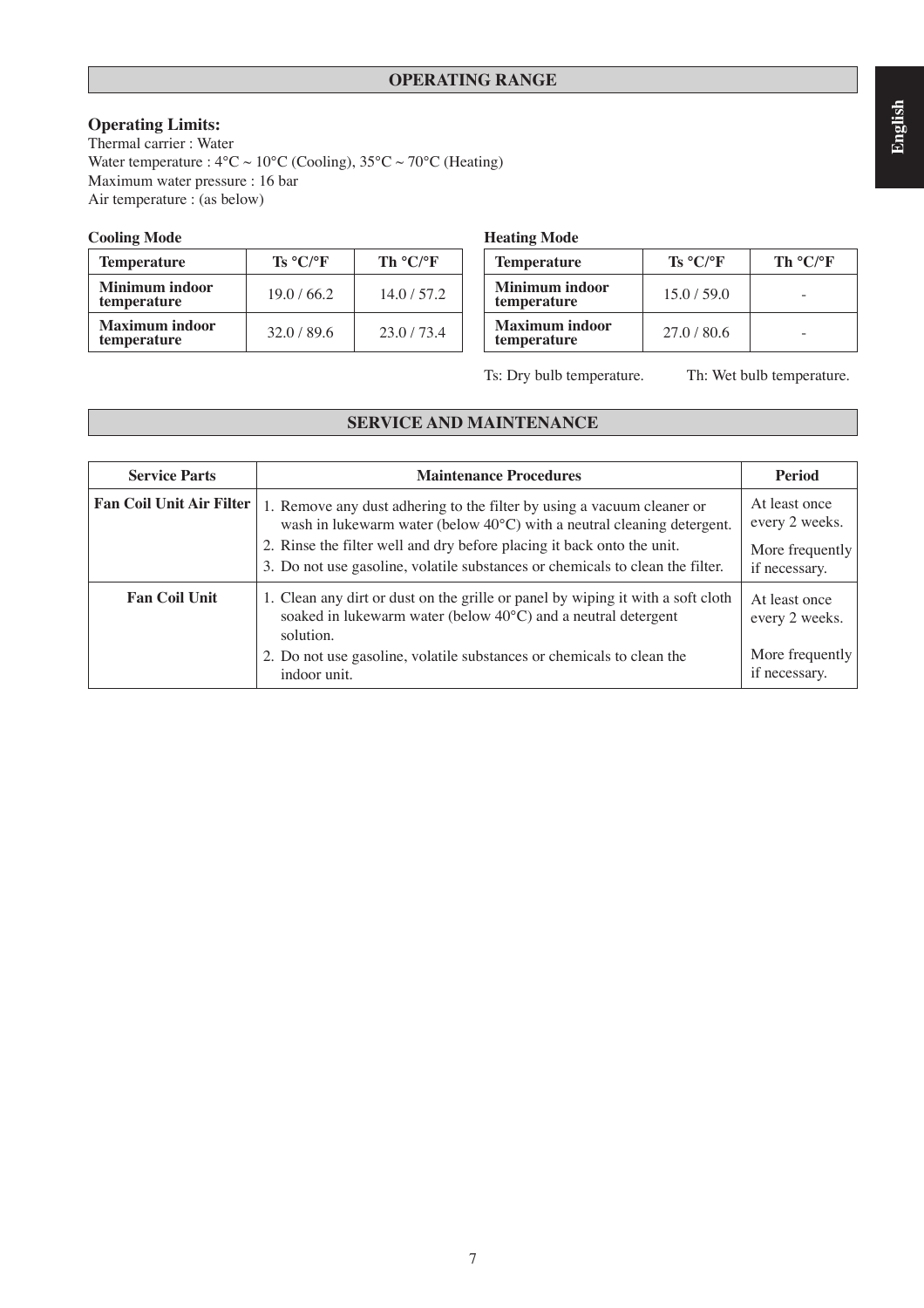#### **TROUBLESHOOTING**

#### **For any enquiries on spare part please contact your authorized dealer. When any malfunction of the air conditioner unit is noted, immediately switch off the power supply to the unit. Check the following fault conditions and causes for some simple troubleshooting tips.**

| Fault                                                         | <b>Causes / Action</b>                                                                                                                                                                                                                                                                         |
|---------------------------------------------------------------|------------------------------------------------------------------------------------------------------------------------------------------------------------------------------------------------------------------------------------------------------------------------------------------------|
| 1. The fan coil unit does not operate.                        | - Power failure, or the fuse needs to be replaced.<br>- The power plug is disconnected.<br>It is possible that your delay timer has been set<br>incorrectly.<br>If the fault persist after all these verifications, please<br>$\overline{\phantom{m}}$<br>contact the fan coil unit installer. |
| The air flow is too low.                                      | $-$ The air filter is dirty.<br>The doors or windows are open.<br>The air suction and discharge are clogged.<br>The regulated temperature is not high enough.<br>$\overline{\phantom{0}}$                                                                                                      |
| 3. The remote control display is dim.                         | Battery flat.<br>The batteries are placed incorrectly.                                                                                                                                                                                                                                         |
| 4. Discharge air flow has bad odor.                           | Odors may be caused by cigarettes, smoke particles,<br>perfume etc. which might have adhered onto the coil.                                                                                                                                                                                    |
| 5. Condensation on the front air grille of the fan coil unit. | This is caused by air humidity after an extended long<br>period of operation.<br>The set temperature is too low, increase the temperature<br>setting and operate the unit at high fan speed.                                                                                                   |
| 6. Water flowing out from the fan coil unit.                  | - Switch off unit and call dealer.                                                                                                                                                                                                                                                             |

**If the fault persists, please call your local dealer / serviceman.**